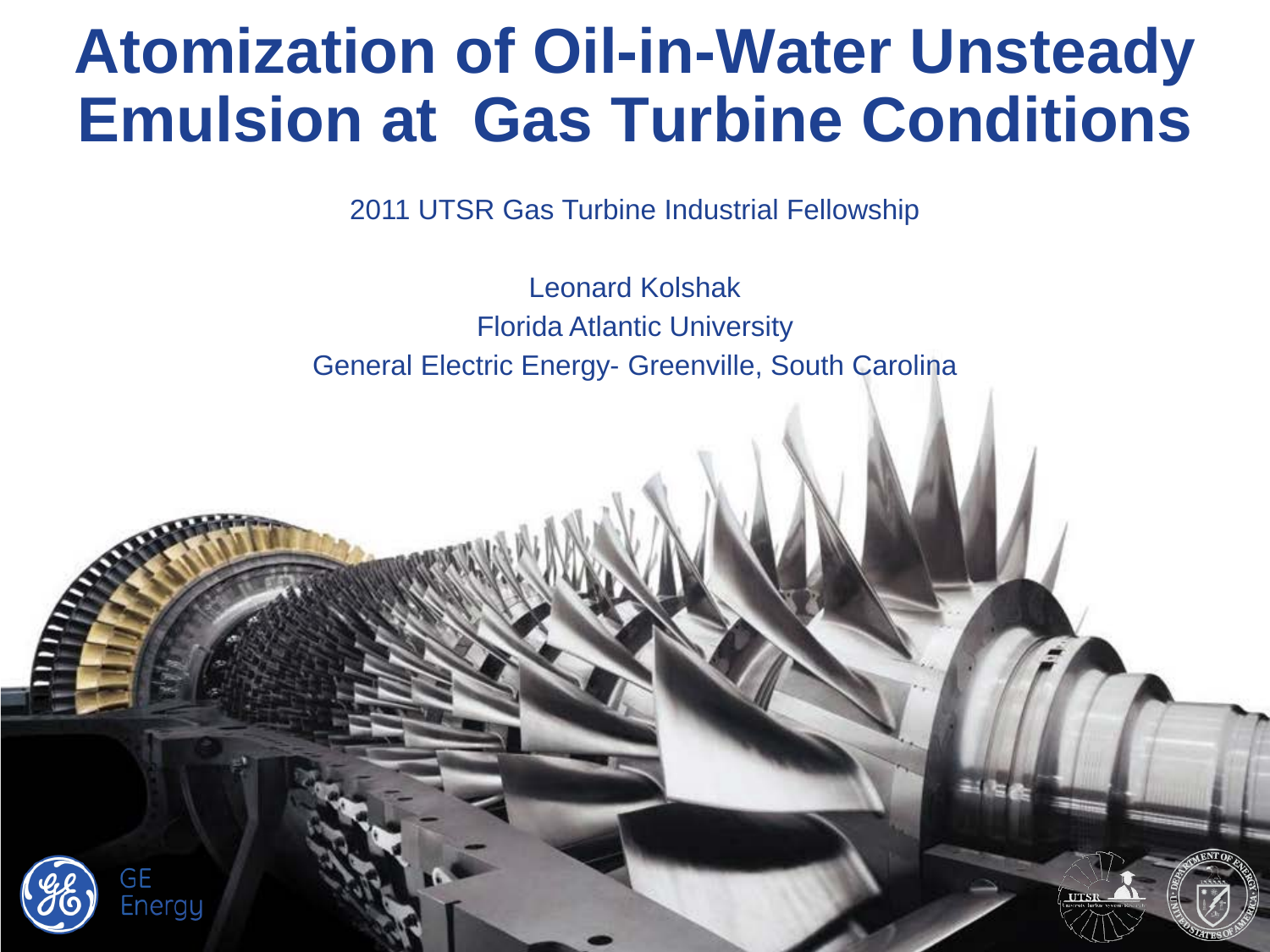# **Background**

- Liquid fuel is burned in the combustors through a diffusion flame , creating a high temperature and high NOx combustion.
- Water is injected to cool flame and decrease NOx emissions
- A water-in-oil emulsion system is located in liquid fuel line upstream from combustor and injected as mixture



Lean Rich  $\varnothing$  = 1







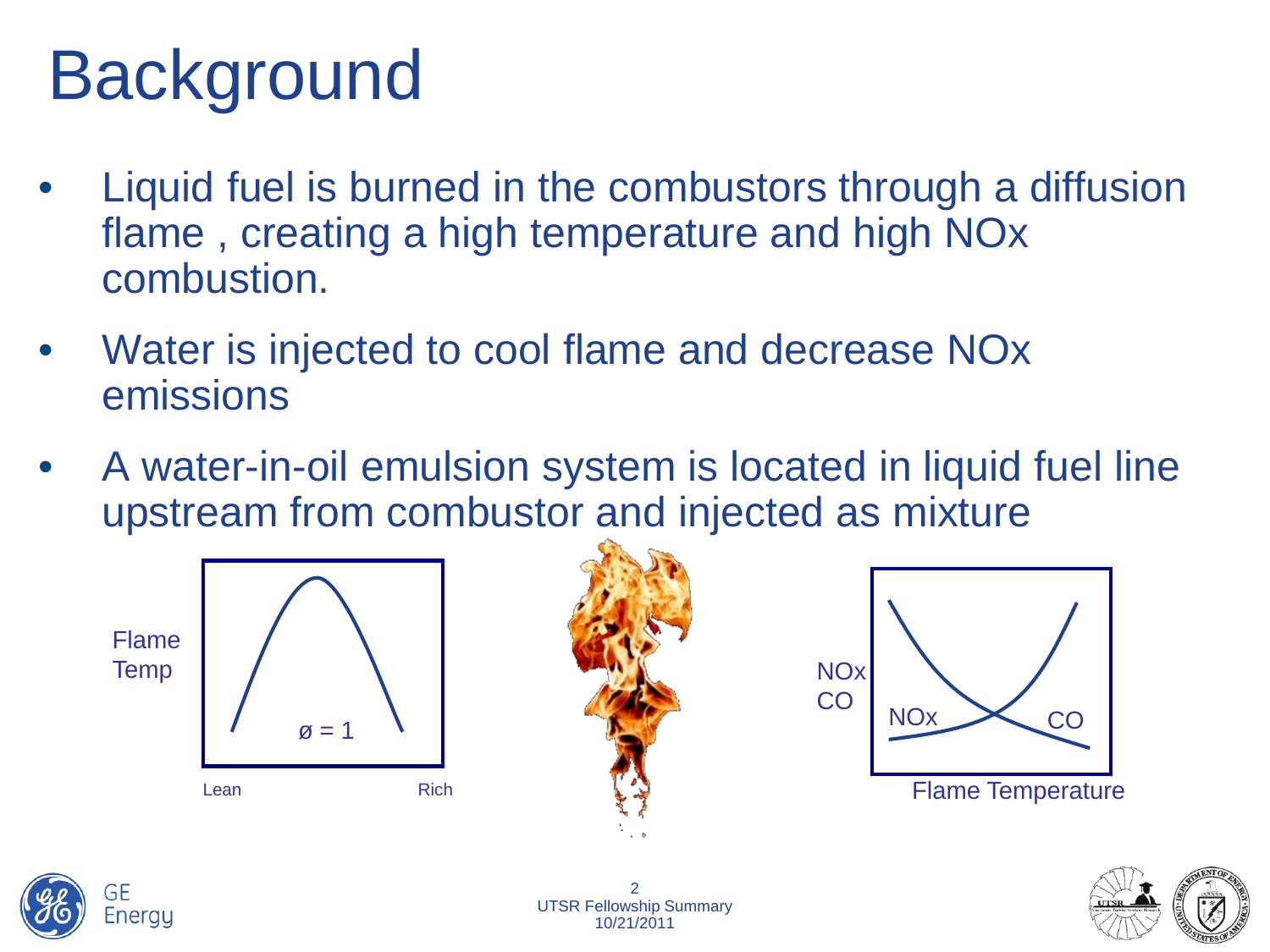# **Background**

- Eliminated Atomizing Air (AA) system-accessory cost & water consumption savings
- "AA passage" is now fed with CD shroud air
- TBC spallation at risk –Predictive methods needed Previous issues resolved by reducing rate of water injection
- "Liner wetting" Transfer function development
- **Emissions requirements**
- Define acceptable liner "wetting" limits
- Validation of transfer function





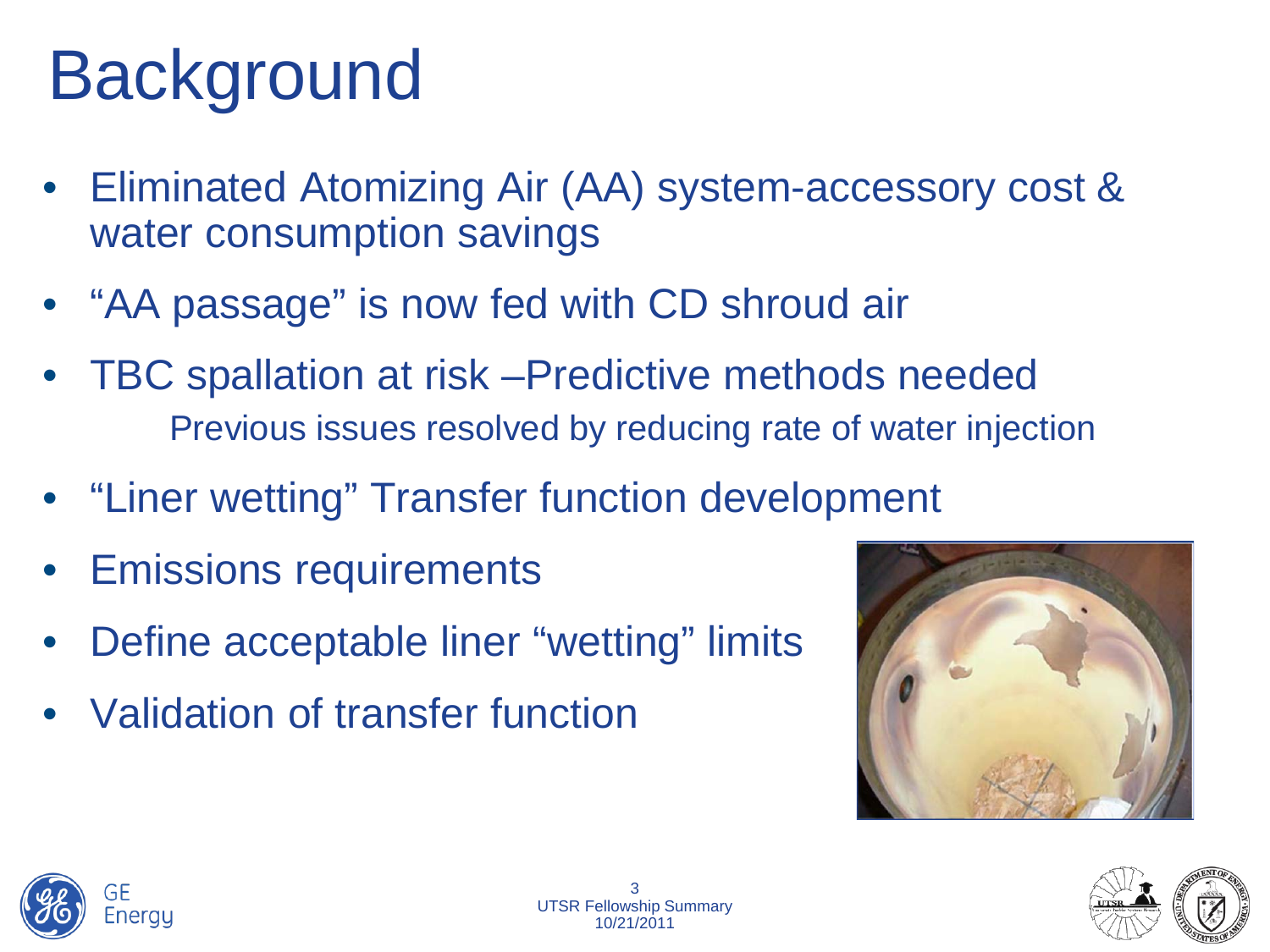## Assumptions & Analysis

- Analyzed fired test data- test configurations A, B, & C. Each had similar geometries
- Evaluated the air blast temp and flow effects
- Water injection rate and magnitude effects
- Regression analysis for transfer function fit Application of transfer function to load cycle data

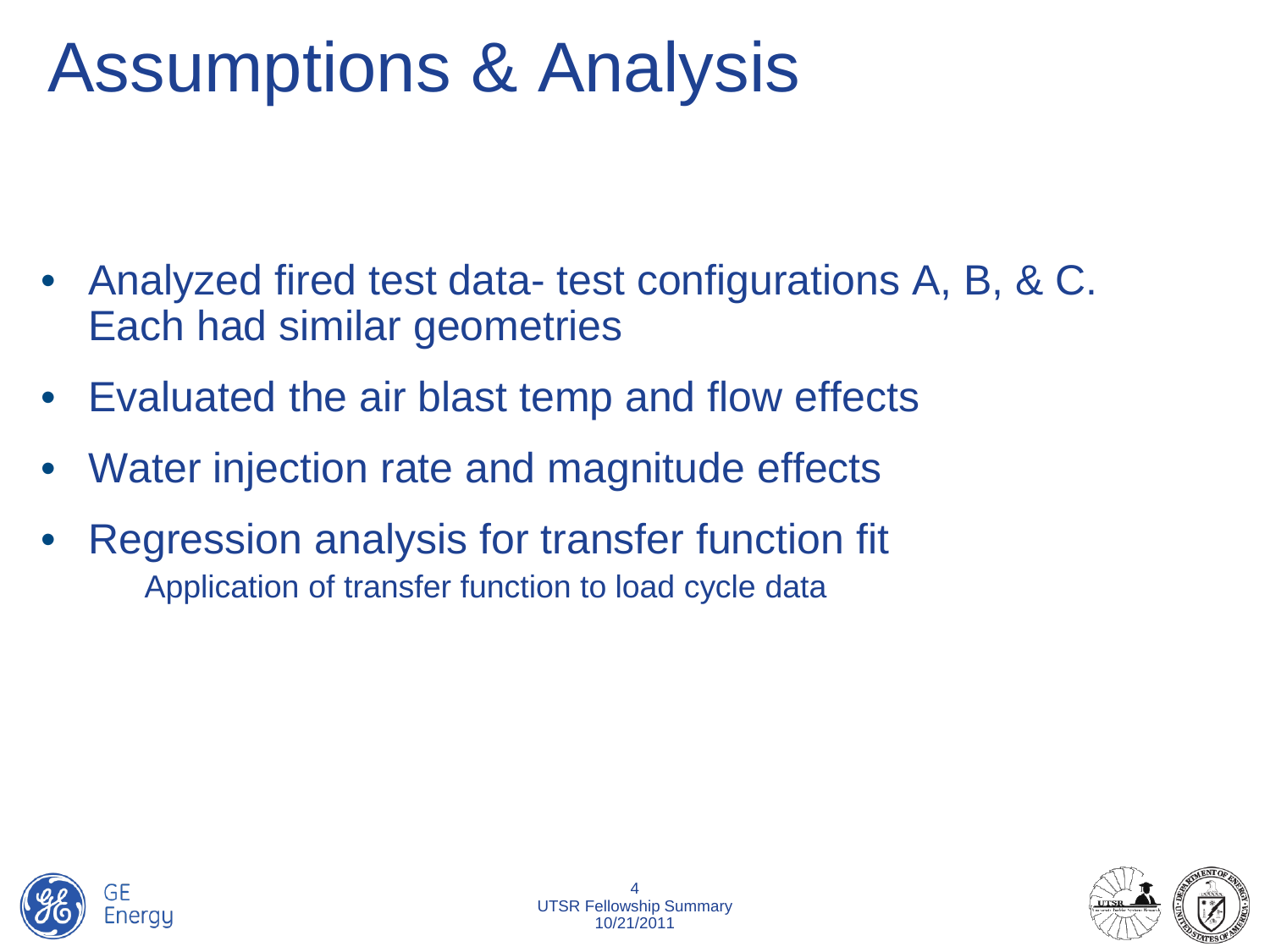## Test Data & Results

• 10-30% Load

minor wetting issues- large W/F lead to wetting

• 50% Load

problem area--no clear trends

• Base Load

No Liner wetting issues- NOx emissions easily reached









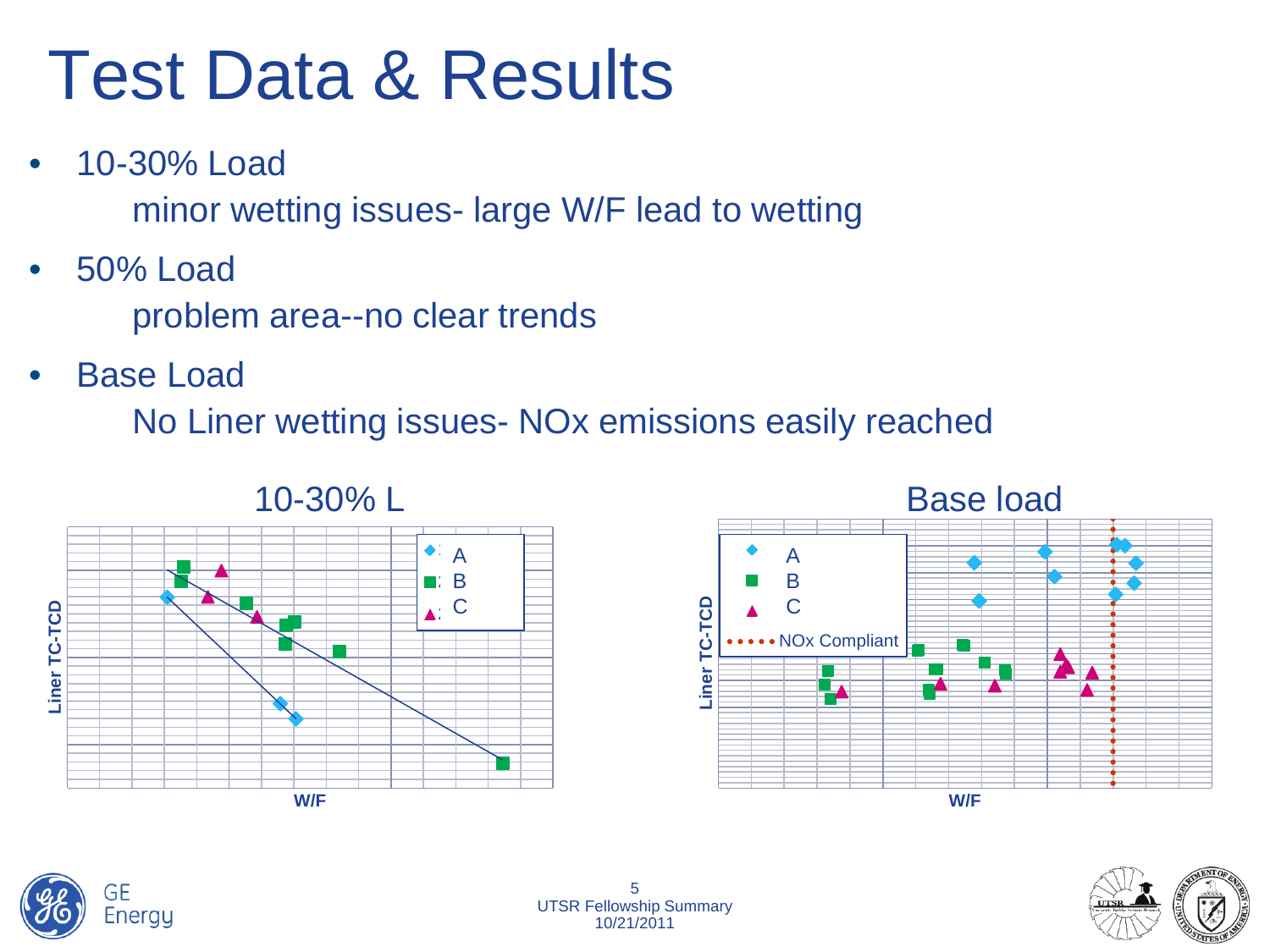## Transfer Function

- Two functions derived 10-50%L  $Y = f(X_0, X_1, X_2)$ <br>50-BL  $Y = f(X_3, X_3)$  $Y = f(X_3, X_3)$
- Applied at GT load cycle
	- Up to 50% Load- increased W/F value will approach liner wetting
	- NOx compliant at 50%L range may see liner wetting
	- Past 50% liner wetting is not an issue

Liner Wetting vs. Load & W/F







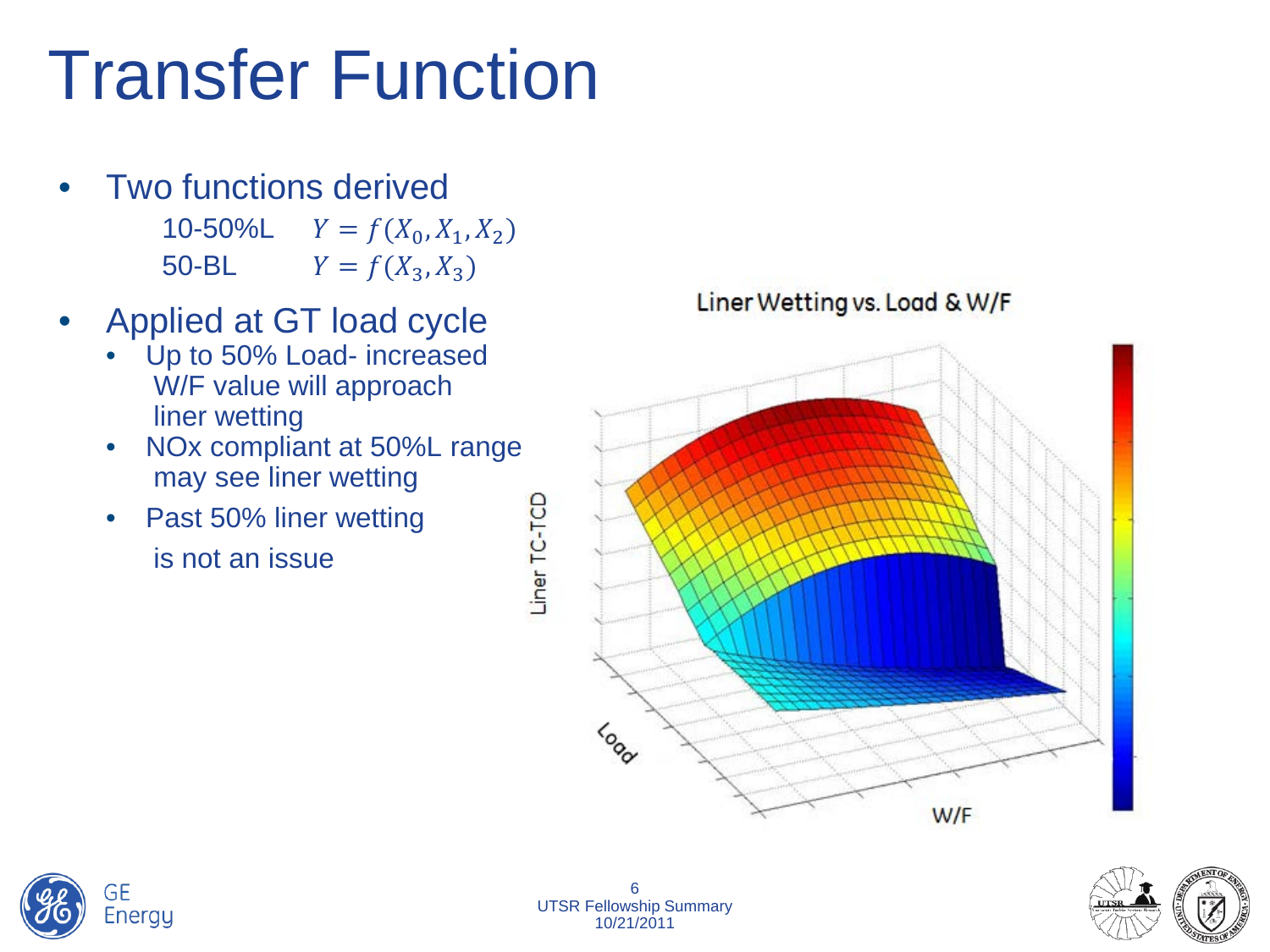## **Discussion**

- At Base load it is expected that temperature will increase until a W/F limit is reached- this limit appears to be outside current emissions requirements and is negligible to our current scope
- As W/F ratio approaches 1.0, the consistency of the emulsion changes from a mixture of water droplets suspended in fuel to a semistable mixture having a texture of a heavy cream. At 50% L the mixture approaches this ratio, this could play a role in the strange behavior around this point.
- At 50% L the temperatures and pressures may be approaching a critical point for this breakup and a transition into heating and vaporization may be driving the atomization





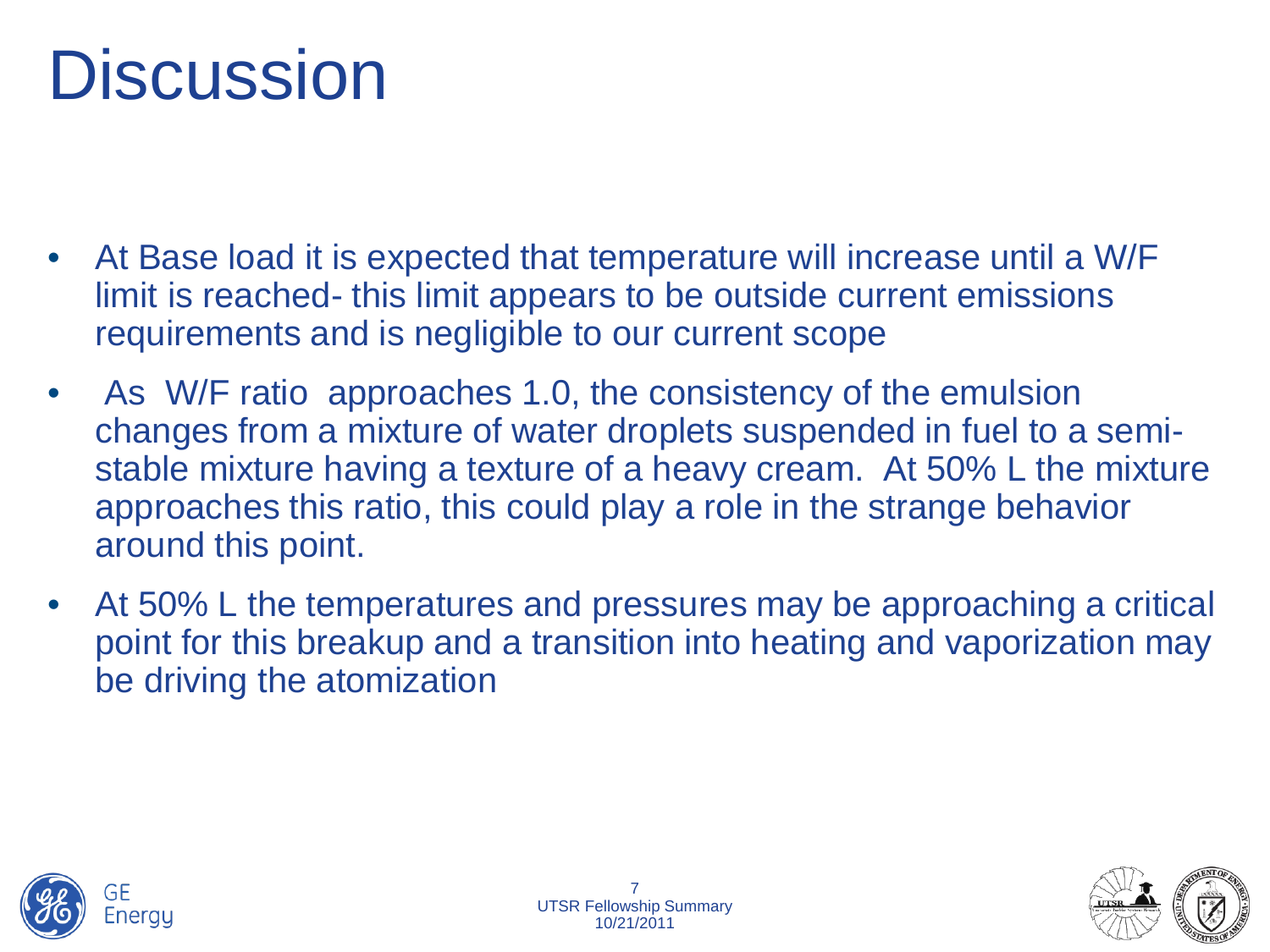## **Conclusion**

- Initial approach to Liner Wetting transfer function Developed
- Base Load conditions able to meet emissions without threat of liner wetting
- Limit W/F rate at low Loads to prevent liner wetting

#### Future

- Definition for acceptable "liner wetting" limits
- Defining a requirement for W/F vs. Load
- High Air Blast Temp expected to assist in the jet breakup-new hardware configuration tests
- More test points needed in the mid-load range to characterize behavior
- Further Development of transfer function model with new test data



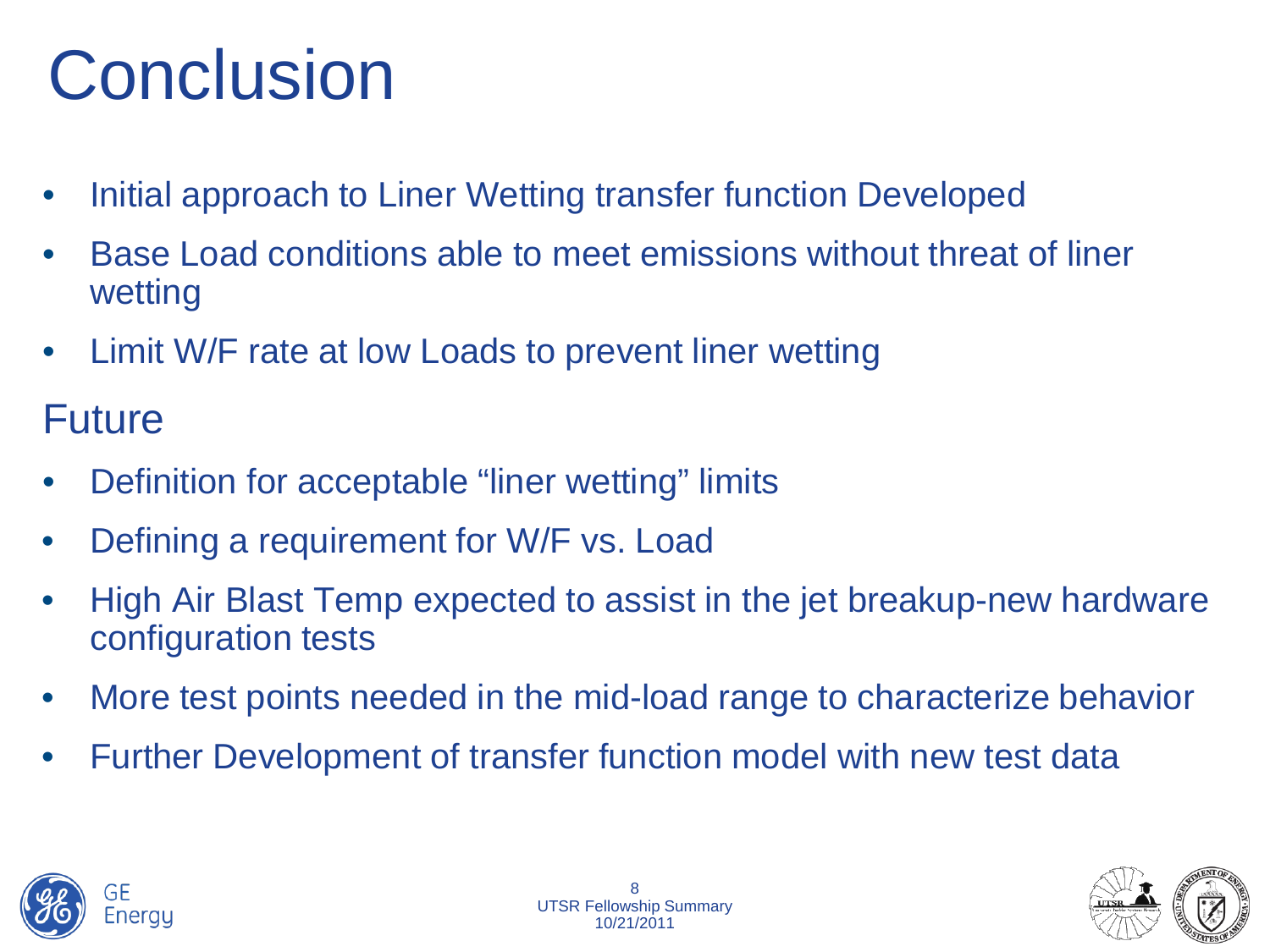## Fellowship Summary

- Joined Aerothermal Design team working on development projects and various support role.
- Great Experience, gained valuable knowledge of Gas turbine Combustion fundamentals and its application through GE Combustion Design.
	- Attended weekly training sessions
	- Worked with highly knowledgeable and trained engineers
	- Data reduction and analysis
	- Predictive models based on theory and data
	- Roles in development and experimental testing
	- Verification of theory and design through experimental tests
- Overall great pleasurable experience working with General Electric



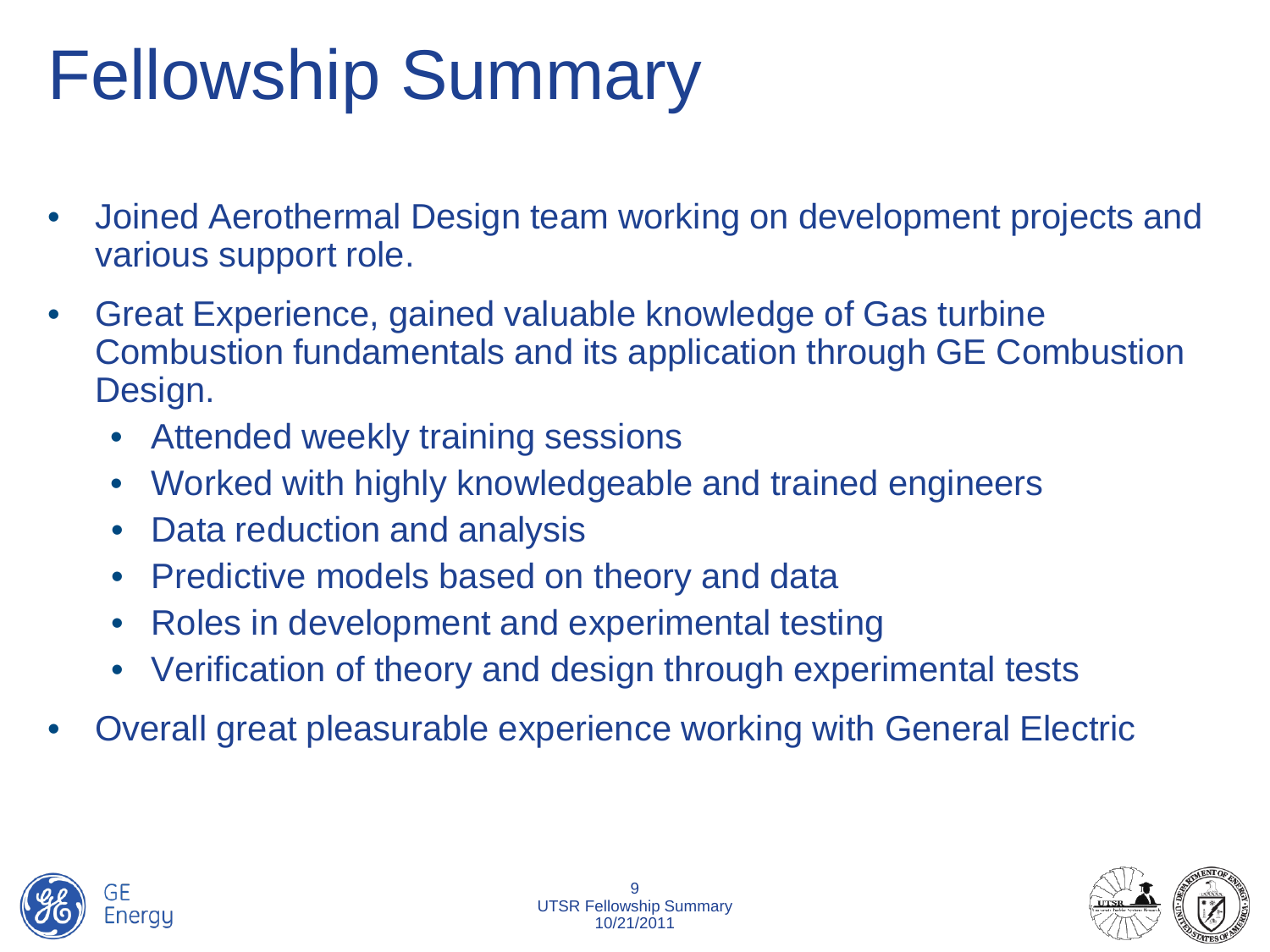## Acknowledgments

Special Thanks to:

Geoff Myers, Brad Crawley & Bill Ross - GE Energy

UTSR Gas Turbine Industrial Fellowship Program

Department of Energy